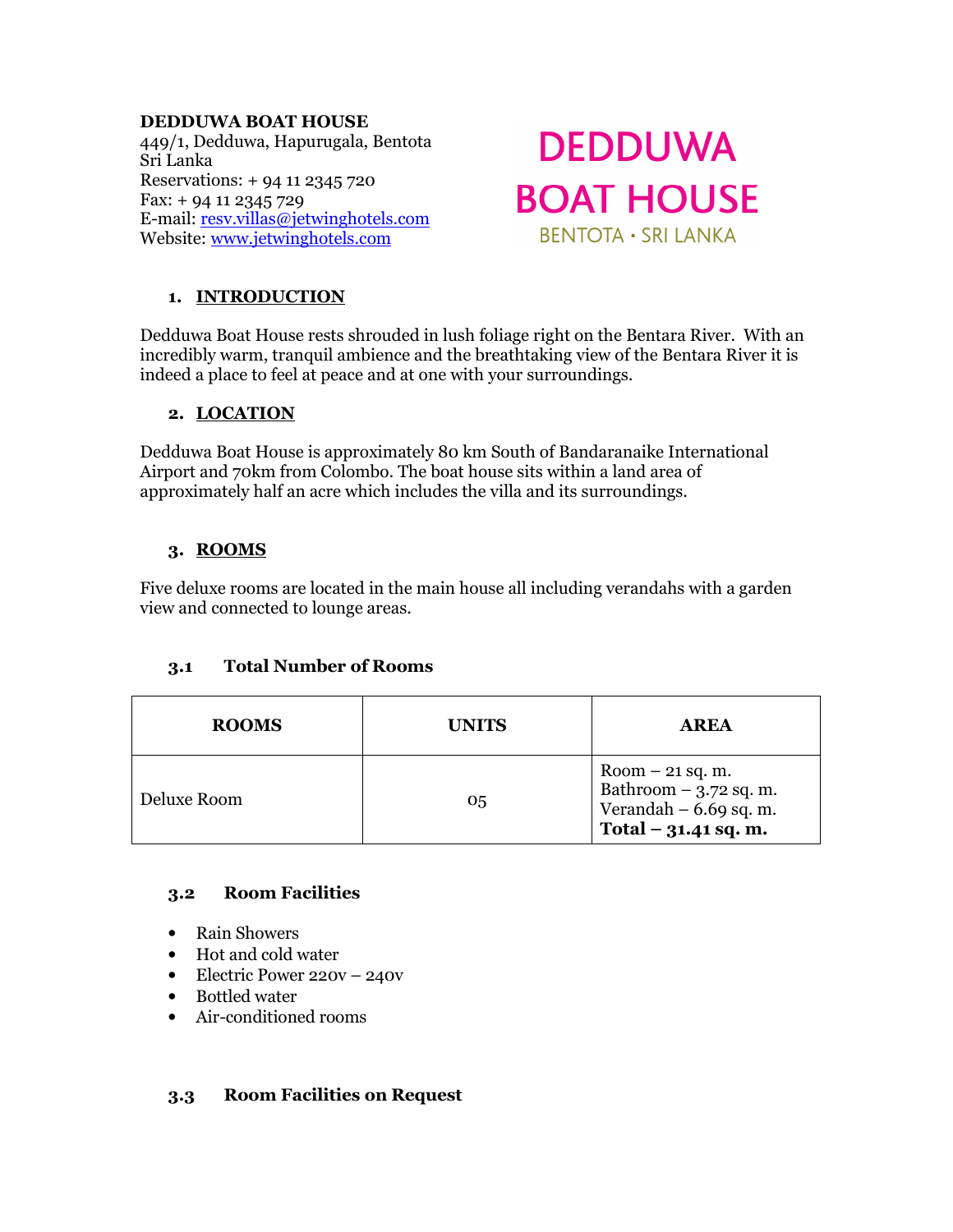• Hair dryer

# **4. DINING**

## **4.1 Dining Options**

- 6am to 10pm
- A la carte

## **5. GUEST FACILITIES**

- Room service
- **IDD** phones
- Parking facilities
- Laundry
- Doctor on call
- Lounge area
- Safety locker at reception

## **6. OUTDOOR ACTIVITIES & EXCURSIONS**

- Bentota beach is a distance of  $3 \text{ km}$  away
- Turtle farm in Kosgoda
- Boat house
- Kande Viharaya Temple
- Beruwala Fish Market
- Beruwala Lighthouse
- Lunuganga Estate Country home of renowned architect Geoffrey Bawa
- Brief Garden Home and studio of Bevis Bawa
- Galle fort UNESCO World Heritage Site
- Village tours
- Madu River and Bentota River boat rides

## **7. CURRENCY**

Sri Lanka Rupees and all other major currencies and credit cards are accepted.

# **8. WEATHER**

Visitors can expect average temperatures between 24˚C to 32˚C through the year, making it an ideal getaway.